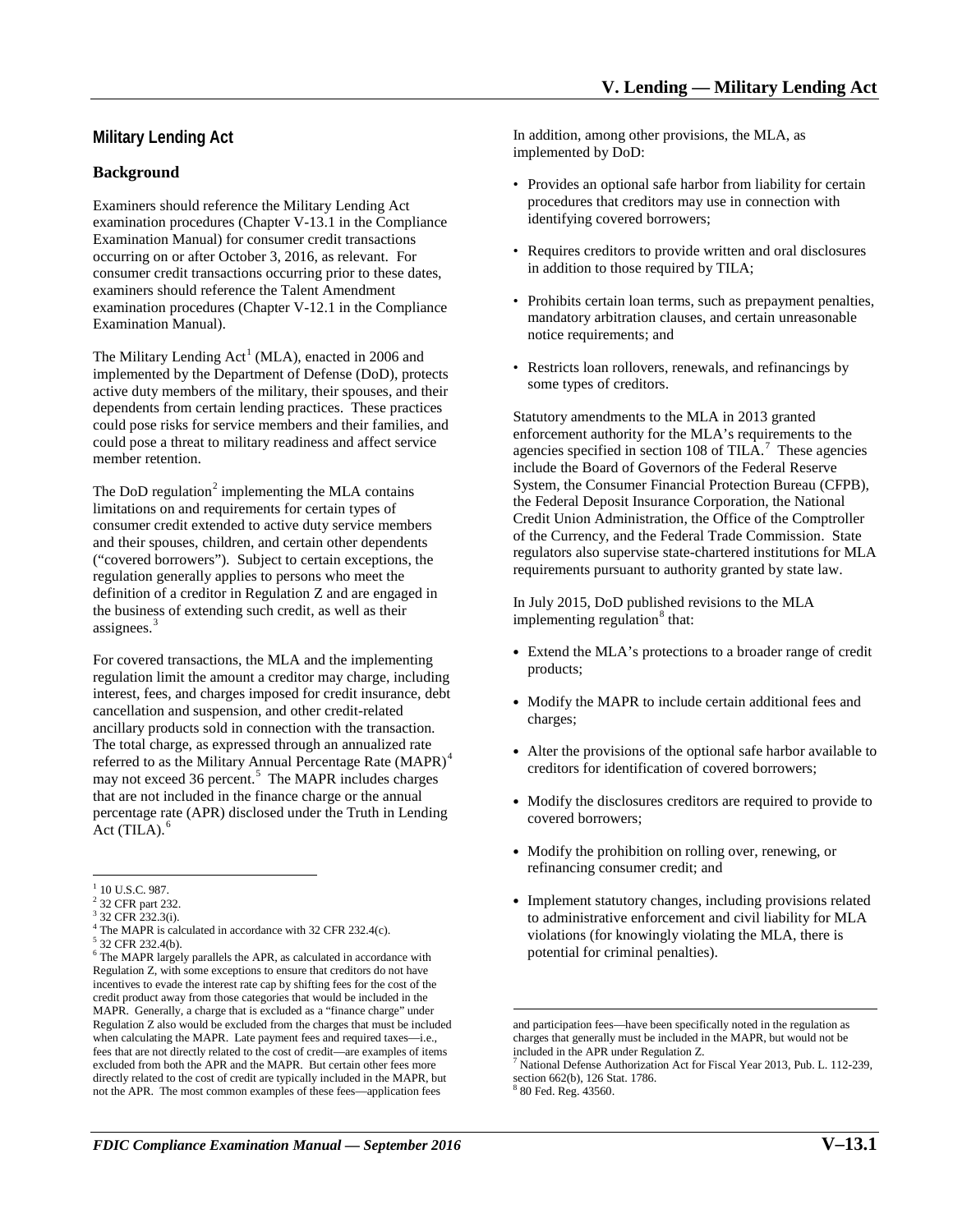of credit, namely: narrowly defined payday loans, motor particular terms. The current rule defines "consumer credit" the definition in Regulation Z. Some examples of additional to covered borrowers include: Previously, the MLA regulation only applied to certain types vehicle title loans, and tax refund anticipation loans with subject to the MLA much more broadly, generally paralleling credit products now subject to MLA protections when made

- Credit cards:
- Deposit advance products;
- services); <sup>[9](#page-1-0)</sup> and • Overdraft lines of credit (but not traditional overdraft
- Certain installment loans (but not installment loans expressly intended to finance the purchase of a vehicle or personal property when the credit is secured by the vehicle or personal property being purchased).

 inception. For most products, creditors are required to come Credit agreements that violate the MLA are void from into compliance with DoD's July 2015 rule on October 3, 2016. For credit card accounts, creditors are not required to come into compliance with the rule until October 3, 2017.<sup>10</sup>

# **Definitions (§ 232.3)**

### **Consumer Credit**

*Consumer credit* is "credit offered or extended to a covered borrower primarily for personal, family, or household purposes, and that is:

- Subject to a finance charge; or
- • Payable by a written agreement in more than four installments."

 The MLA regulation's definition of "consumer credit" has been amended to align more closely with the definition of the as used in the MLA regulation should wherever possible be interpreted consistently with Regulation Z. Notably, same term in Regulation Z. It is DoD's intent that the term

 however, the MLA and the implementing regulation do not apply to certain types of loans extended to covered borrowers that are covered by Regulation Z, including:

- an interest in a dwelling), including transactions to finance • Residential mortgages (any credit transaction secured by the purchase or initial construction of a dwelling, any refinance transaction, a home equity loan or line of credit, or a reverse mortgage;
- purchase of a motor vehicle<sup>11</sup> when the credit is secured • Credit transactions expressly intended to finance the by the motor vehicle being purchased; and
- purchase of personal property when the credit is secured • Credit transactions expressly intended to finance the by the property being purchased.

 price of the securing personal property does not fall under this last exception. Note: A transaction where a creditor simultaneously extends an additional cash advance beyond the purchase

### **Covered Borrower**

 covered member of the armed forces or a dependent of a A *covered borrower* is a consumer who, at the time the consumer becomes obligated on a consumer credit transaction or establishes an account for consumer credit, is a covered member (as defined in 32 CFR 232.3(g)(2) and  $(g)(3)$ ).

 Covered members of the armed forces include members of currently serving on active duty pursuant to title 10, title 14, or title 32 of the U.S. Code under a call or order that does not defined in 10 U.S.C. 101(d)(6). the Army, Navy, Marine Corps, Air Force, or Coast Guard specify a period of 30 days or fewer, or such a member serving on Active Guard and Reserve duty as that term is

The term *dependent* refers to a covered member's:

- Spouse;
- Children under age 21;
- Children under age 23 enrolled full-time at an approved institution of higher learning and dependent on a covered member (or dependent at the time of the member's or former member's death) for over one-half of their support; or

 $\overline{a}$ 

<span id="page-1-2"></span><span id="page-1-1"></span><span id="page-1-0"></span> used to pay an item that overdraws an asset account and for which the credit card accounts to a date not later than October 3, 2018. For all other credit products, a creditor must comply with the applicable requirements of 9 An overdraft line of credit with a finance charge is a covered consumer credit product when: it is offered to a covered borrower; the credit extended by the creditor is primarily for personal, family, or household purposes; it is covered borrower pays any fee or charge; and the extension of credit for the item and the imposition of a fee were previously agreed upon in writing. 10 For purposes of the extended compliance date, the credit card accounts must be under an open-end (not home-secured) consumer credit plan. DoD may, by order, further extend the expiration of the limited exemption for the July 2015 rule by October 3, 2016 for all consumer credit transactions or accounts for consumer credit consummated or established on or after October 3, 2016.

 $\overline{a}$  vehicles (RVs), golf carts, or motor scooters. <sup>11</sup> For purposes of the MLA, the term "vehicle" includes any self-propelled vehicle primarily used for personal, family, or household purposes for onroad transportation. The term does not include motor homes, recreational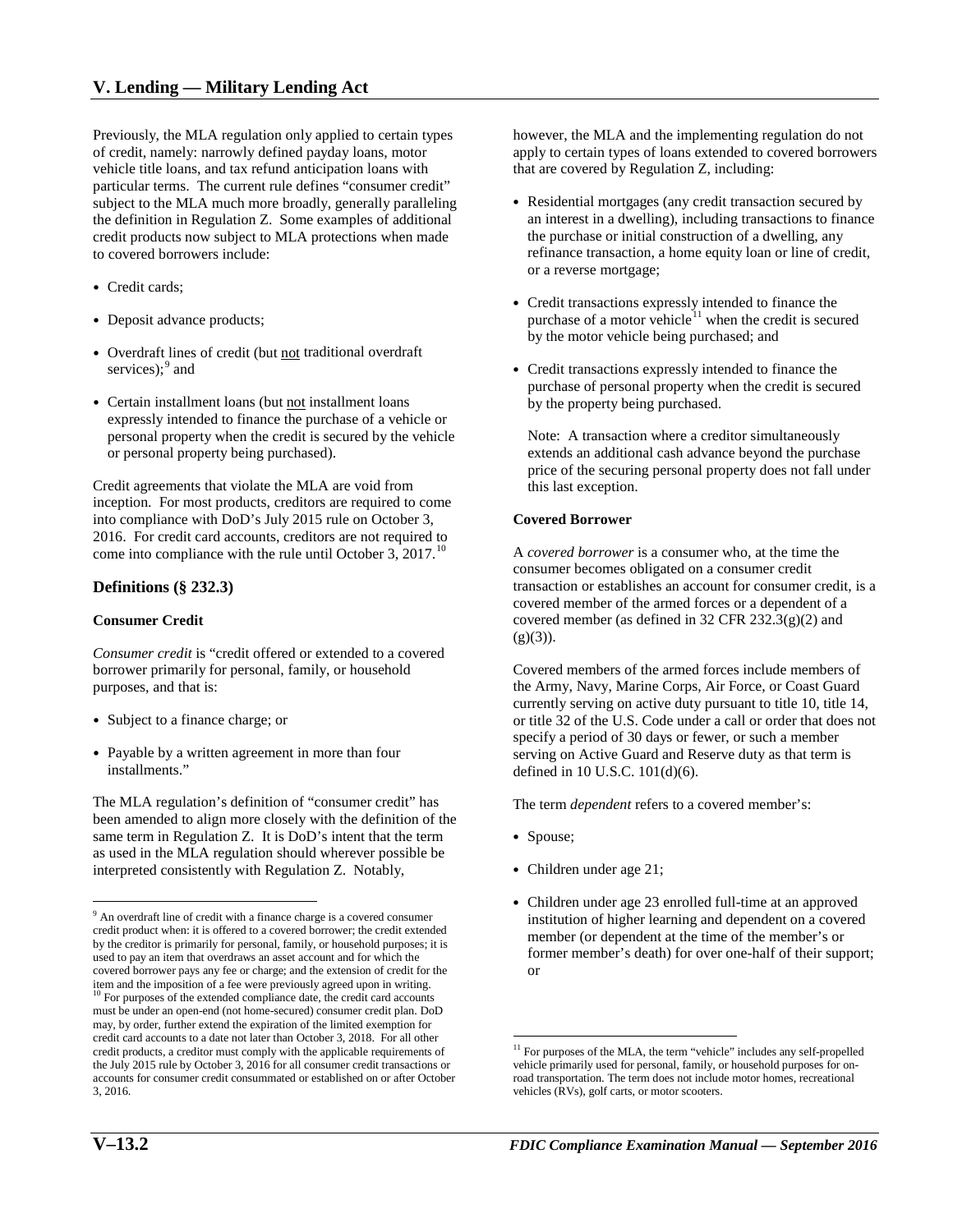• Children of any age incapable of self-support due to mental or physical incapacity that occurred while a dependent of the covered member under the preceding two bullets and dependent on a covered member (or dependent at the time of the member's or former member's death) for over one-half of their support.

 dependent of a covered member. Paragraphs (E) and (I) of Other relationships may also qualify an individual as a 10 U.S.C. 1072(2) reference other relationships that qualify individuals as dependents under the MLA.

 obligated on a credit transaction or establishes an account for Per 32 CFR 232.2(a)(1), the regulation does not apply to a credit transaction or account relating to a consumer who is not a covered borrower at the time that he or she becomes credit. Additionally, the regulation does not apply to a credit transaction or account (which would otherwise be consumer credit) relating to a consumer once the consumer no longer is a covered borrower.

#### **Creditor**

Except as provided in  $32$  CFR  $232.8(a)$ , (f), and (g), a *creditor* under the MLA is a person who is:

- Engaged in the business of extending consumer credit;<sup>[12](#page-2-0)</sup> or
- An assignee of a person engaged in the business of extending consumer credit with respect to any consumer credit extended.

 With respect to 32 CFR 232.8(a) only (relating to limitations transactions or similar payday loan transactions. However, pursuant to 232.8(a), the term does not include a person that savings association, or credit union. on rollovers, renewals, repayments, refinancings, and consolidations), the term *creditor* means a person engaged in the business of extending consumer credit subject to applicable law to engage in deferred presentment is chartered or licensed under Federal or State law as a bank,

savings association, or credit union.<br>With respect to 32 CFR 232.8(f) only (relating to limitations on the use of a vehicle title as security), the term *creditor*  Federal or State law as a bank, savings association, or credit does not include a person that is chartered or licensed under union.

With respect to 32 CFR 232.8(g) only (relating to limitations on requiring establishment of an allotment as a condition for extending credit), the term *creditor* does not include a "military welfare society," as defined in 10 U.S.C.

 U.S.C. 1007(h)(4). 1033(b)(2), or a "service relief society," as defined in 37

#### **Military Annual Percentage Rate (MAPR)**

 Borrowers (Calculation of MAPR) (§ 232.4)" for more information about calculating the MAPR). The MAPR for The *MAPR* is the cost of the consumer credit expressed as an annual rate, calculated in accordance with 32 CFR 232.4(c) (*see* "Terms of Consumer Credit Extended to Covered covered transactions must not exceed 36 percent.<sup>13</sup>

#### **Short-Term, Small Amount Loan**

 Covered Borrowers (Calculation of MAPR) (§ 232.4)" for Under certain circumstances, an application fee for a *shortterm, small amount loan* may be excluded when calculating the MAPR (*see* "Terms of Consumer Credit Extended to more information about calculating the MAPR). A shortterm, small amount loan is a closed-end loan that is:

- Subject to and made in accordance with a Federal law (other than the MLA) that expressly limits the rate of interest that a Federal credit union or an insured depository institution may charge on an extension of credit, provided that the limitation set forth in that law is comparable to a limitation of an annual percentage rate of interest of 36 percent; and
- conditions of a rule, prescribed by the appropriate Federal • Made in accordance with the requirements, terms, and regulatory agency (or jointly by such agencies), that implements the Federal law described in the paragraph above, provided further that such law or rule contains:
	- o A fixed numerical limit on the maximum maturity term, which term shall not exceed nine months; and
	- o A fixed numerical limit on any application fee that may be charged to a consumer who applies for such closed-end loan.

### **Borrowers (Calculation of MAPR) (§ 232.4) Terms of Consumer Credit Extended to Covered**

#### **Types of Fees to Include in MAPR Calculation**

 $\overline{a}$ 

 cycle for open-end credit. For credit card accounts, creditors Under the MLA, a creditor may not impose an MAPR greater than 36 percent in connection with an extension of consumer credit that is closed-end credit or in any billing

<span id="page-2-1"></span><span id="page-2-0"></span> $\overline{a}$  with its affiliates meets the transaction standard for a "creditor" under  $12$  For the purposes of this definition, a creditor is engaged in the business of extending consumer credit if the creditor considered by itself and together Regulation Z with respect to extensions of consumer credit to covered **borrowers** 

 rates and fees an institution may impose for consumer credit transactions covered by the regulation, but in no instance may such rates and fees exceed <sup>13</sup> The regulation also prohibits an institution from imposing an MAPR except as authorized by applicable Federal or State law. Depending on the type of institution, different Federal or State laws may govern the maximum the 36-percent MAPR cap contained in the regulation.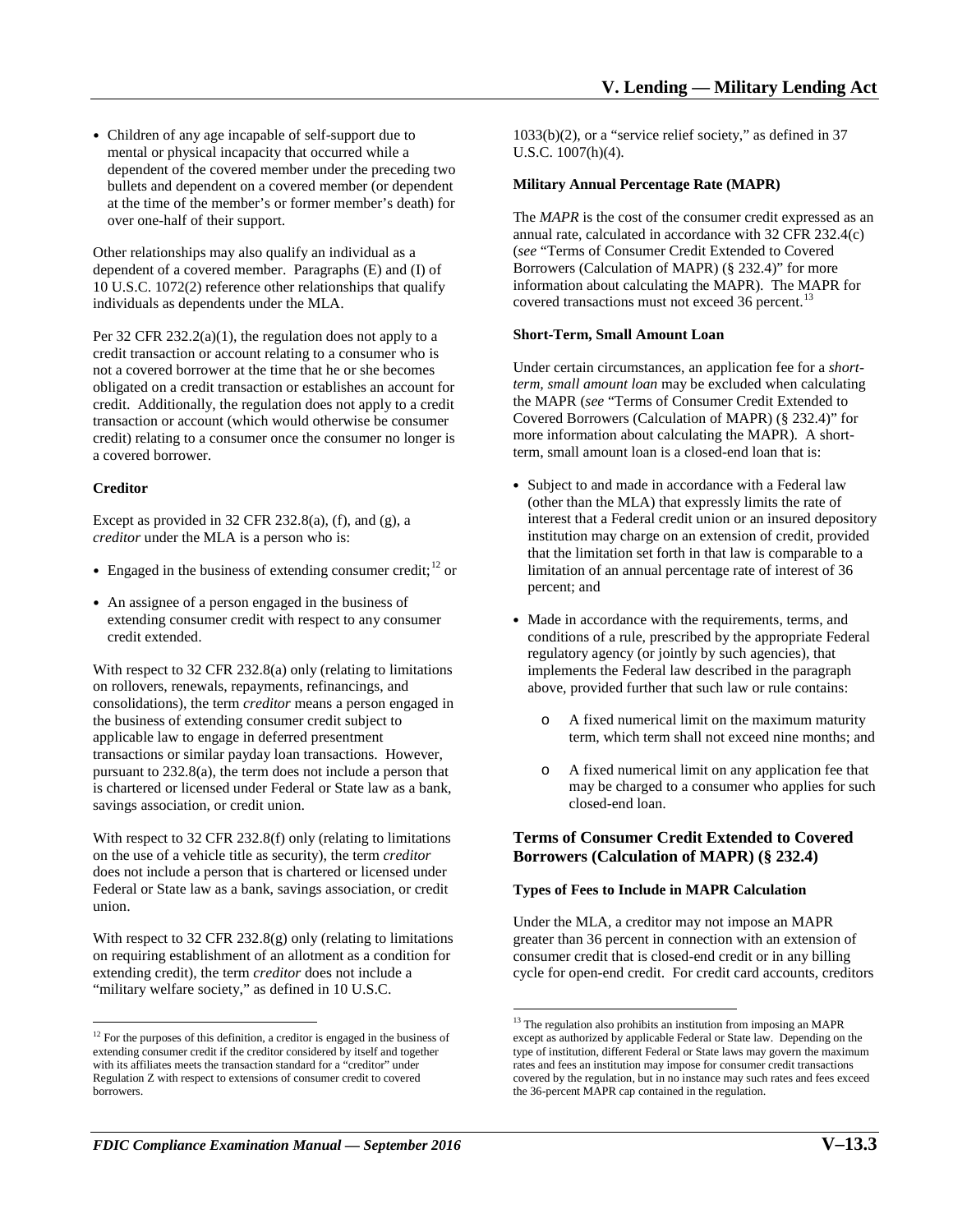are not required to comply with DoD's July 2015 rule until October 3, 2017.

October 3, 2017.<br>The following charges included in the MAPR ("charges") must be included in the calculation of the MAPR for both closed- and open-end credit, as applicable:

- • Any credit insurance premium or fee, any charge for single premium credit insurance, any fee for a debt cancellation contract, or any fee for a debt suspension agreement;
- Any fee for a credit-related ancillary product sold in connection with the credit transaction for closed-end credit or an account for open-end credit; and
- Except for a bona fide fee (other than a periodic rate) charged to a credit card account, which may be excluded if the bona fide fee is reasonable:
	- o Finance charges associated with the consumer credit;
	- o Any application fee charged to a covered borrower who applies for consumer credit, other than an application fee charged by a Federal credit union or an insured depository institution when making a short-term, small amount loan provided that the application fee is charged to the covered borrower not more than once in any rolling 12-month period (*see* note below); and
	- plan or arrangement for consumer credit. (*See* "*No*  open-end credit). o In general, any fee imposed for participation in any *Balance During a Billing Cycle*" section below for more information on the MAPR calculation rules when there is no balance during a billing cycle for

These charges are to be included in the MAPR calculation even if they would be excluded from the calculation of the finance charge under Regulation Z.

Note: One application fee charged by a creditor making a short-term, small amount loan can be excluded from the computation of the MAPR under the conditions noted in the definition of a short-term, small amount loan. However, if a creditor charges a second application fee to a covered borrower who applies for a second short-term, small amount loan within a rolling 12-month period, then that second fee (and any subsequent application fees charged during that period) is not eligible for the exclusion and must be included when computing the MAPR for that loan.

# <span id="page-3-0"></span> **Computing the MAPR for Closed-End Credit**

For closed-end credit, the MAPR shall be calculated following the rules for calculating and disclosing the "Annual Percentage Rate (APR)" for credit transactions

 above. *See* Examination Checklist for the types of fees that would be included or excluded from the MAPR calculation. under Regulation Z based on the MAPR charges listed

### **Computing the MAPR for Open-End Credit**

Generally, the MAPR for open-end credit should be calculated following the rules for calculating the effective annual percentage rate for a billing cycle as set forth in 12 CFR 1026.[14](#page-3-0)(c) and (d) of Regulation  $Z^{14}$  (as if a creditor must comply with that section) based on the charges listed above.

 opening, renewing, or continuing an account must be charges are among those in the above "Types of Fees to Even if a fee is otherwise eligible to be excluded under 12 CFR 1026.14(c) and (d), the amount of charges related to included in the calculation of the MAPR to the extent those Include in MAPR Calculation".

 *No Balance During a Billing Cycle.* For open-end credit, if is imposed. the MAPR cannot be calculated in a billing cycle because there is no balance in the billing cycle, a creditor may not impose any fee or charge during that billing cycle, except that the creditor may impose a fee for participation in any plan or arrangement for that open-end credit so long as the participation fee does not exceed \$100.00 annually, regardless of the billing cycle in which the participation fee

is imposed.<br>Note: the \$100.00-per-year limitation on the amount of the participation fee does not apply to a bona fide participation fee charged to a credit card account consistent with 32 CFR 232.4(d).

 where there is no balance during the billing cycle. For Creditors may impose fees or charges that are excluded from the calculation of the MAPR during a particular billing cycle example, if a creditor charged a late fee for a late payment in accordance with its credit agreement with the covered borrower and in compliance with Regulation Z, the creditor may charge the fee, regardless of whether there is a balance in the billing cycle, because a late fee is not among the charges that are included in the calculation of the MAPR.

 *Generally.* For consumer credit extended in a credit card *Bona Fide Fees Charged to a Credit Card Account,*  account under an open-end (not home-secured) consumer credit plan, a bona fide fee, other than a periodic rate, is not a charge required to be included in the MAPR calculation,

 $\overline{a}$ 

 charge is determined solely by applying one or more periodic rates; (2) when the finance charge during a billing cycle is or includes a fixed or other charge that is not due to application of a periodic rate, other than a charge with respect to a specific transaction; and (3) when the finance charge during a billing cycle is or includes a charge relating to a specific transaction during  $14$  Sections 1026.14(c) and (d) of Regulation Z provide for the methods of computing the APR under several scenarios, such as: (1) when the finance the billing cycle.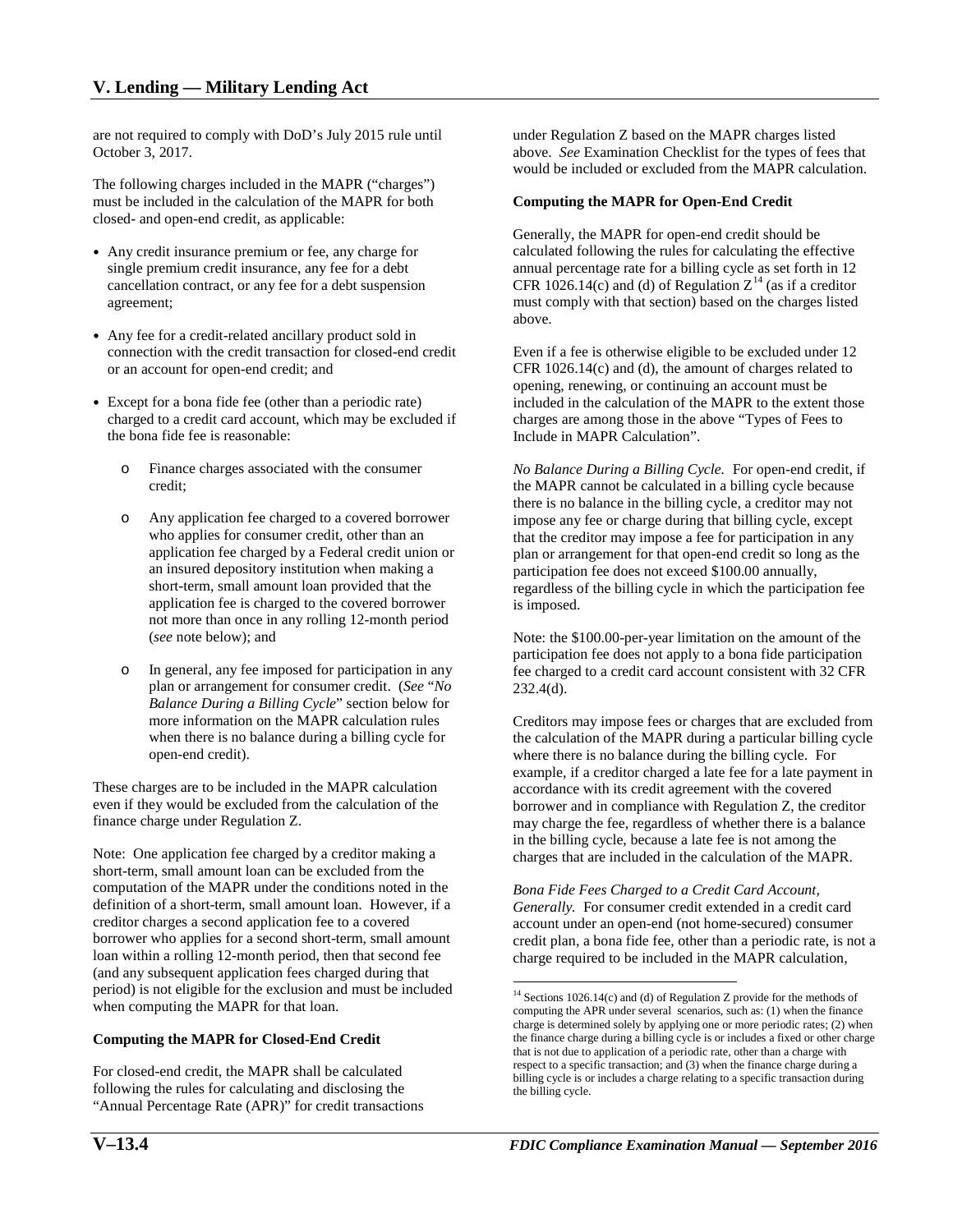provided the fee is both bona fide and reasonable for the type of fee. There is no exclusion for "bona fide fees" on accounts that are not credit card accounts.

 The exclusion for bona fide fees on credit card accounts does not apply to the following fees:

- Any credit insurance premium or fee, including any charge for single premium credit insurance, any fee for a debt cancellation contract, or any fee for a debt suspension agreement; or
- Any fee for a credit-related ancillary product sold in connection with the credit transaction for closed-end credit or an account for open-end credit.

Note: A minimum interest charge on a credit card account that is generally disclosed in an account-opening table can be a bona fide fee excludable from the MAPR calculation if it meets the conditions for exclusion.

 service. This comparison is designed to be an "elementary To assess whether a bona fide fee is "reasonable," the fee must be compared to fees typically imposed by other creditors for the same or a substantially similar product or like-kind standard," as illustrated in the examples below:

 extensions of credit in the form of cash or its equivalent. *Example #1:* When assessing a bona fide cash advance fee, that fee must be compared to fees charged by other creditors for transactions in which consumers receive

 *Example #2:* When assessing a foreign transaction fee, that for a good or service, and does not involve the provision fee may not be compared to a cash advance fee because the foreign transaction fee involves the service of exchanging the consumer's currency (e.g., a reserve currency) for the local currency demanded by a merchant of cash to the consumer.

 It is generally permissible to consider benefits provided by reasonable overall. For participation fees, the rule gives account, or to other factors relating to the credit card account. credit card rewards programs in determining whether a fee is additional guidance for determining whether a fee is reasonable: if the amount of the fee reasonably corresponds to the credit limit in effect or credit made available when the fee is imposed, to the services offered under the credit card

under that account. *Example #3*: Even if other creditors typically charge \$100.00 annually for participation in credit card accounts, a \$400.00 fee nevertheless may be reasonable if (relative to other accounts carrying participation fees) the credit made available to the covered borrower is significantly higher or additional services or other benefits are offered

Bona Fide Fees Charged to a Credit Card Account, Safe adaptable" safe harbor standard for a "reasonable" amount of Exchange Commission filings, Consolidated Reports of websites, or commercially compiled sources of information. For purposes of choosing creditors for comparison, note that which the is then beam for active charge in the place of the Credit Card Accounts and<br>solution of the state card control in the state of the card Accounts of the state of the state of the state of the state of the state o *Harbor*. The regulation provides a "firm, yet flexibly a bona fide fee on a credit card account. A bona fide fee is reasonable if the amount of the fee is less than or equal to an average amount of a fee for the same or a substantially similar product or service charged by five or more creditors each of whose U.S. credit cards in force is at least \$3 billion in an outstanding balance (or at least \$3 billion in loans on U.S. credit card accounts initially extended by the creditor) at any time during the three-year period preceding the time such average is computed. Creditors may use publicly available information regarding credit cards in force and/or fees charged on those credit cards, such as Securities and Condition and Income, agreements posted on the CFPB's website [\(http://www.consumerfinance.gov/credit](http://www.consumerfinance.gov/credit-cards/agreements/)[cards/agreements/\)](http://www.consumerfinance.gov/credit-cards/agreements/), agreements posted on creditors' own a creditor may meet the \$3 billion threshold even if the creditor has sold the credit card loans to a special-purpose vehicle or entered into another arrangement so that securities backed by the loans may be issued.

 calculated using the safe harbor standard also may be card account. A bona fide fee charged by a creditor is not fee for the same or a substantially similar product or service. A bona fide fee that is higher than an average amount reasonable depending on other factors relating to the credit unreasonable solely because other creditors do not charge a

 *Effect of Charging Fees on Bona Fide Fees.* If a creditor imposes a fee or fees that cannot be excluded from the another type of fee may be excluded as a bona fide fee. MAPR (*see* "Types of Fees to Include in MAPR Calculation" ) and imposes a finance charge on a covered borrower, the total amount of the fee(s) and finance charge(s) shall be included in the MAPR. This does not affect whether

 included in the MAPR. However, if a creditor imposes any fee (other than a periodic rate or charges that must be included in the MAPR) that is not a bona fide fee and imposes a finance charge on a covered borrower, the total amount of those fees, including any bona fide fees, and other finance charges shall be

*Example #1*: In a credit card account under an open-end (not home-secured) consumer credit plan during a given billing cycle, Creditor A imposes on a covered borrower a fee for a debt cancellation product, a finance charge, and a reasonable bona fide foreign transaction fee. Only the fee for the debt cancellation product and the finance charge must be included when calculating the MAPR.

*Example #2:* In a credit card account under an open-end (not home-secured) consumer credit plan during a given billing cycle, Creditor B imposes on a covered borrower a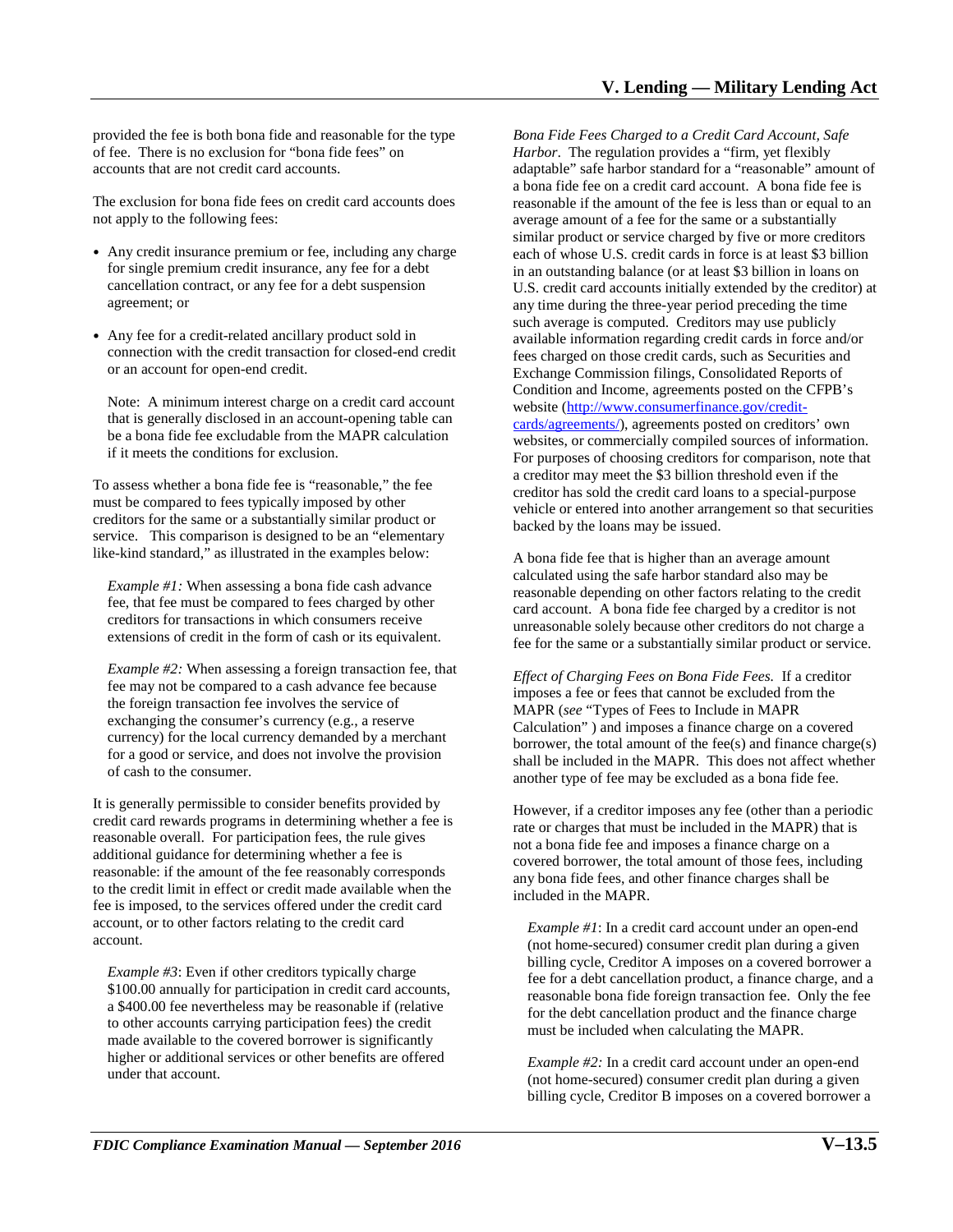reasonable bona fide foreign transaction fee, and a bona fide, but unreasonable cash advance fee. All of the fees fee for a debt cancellation product, a finance charge, a including the foreign transaction fee that otherwise would qualify for the exclusion as a bona fide fee—and the finance charge must be included when calculating the MAPR.

# **Timing for Computing the MAPR for Open-End Credit**

*Computing.* In general, creditors can be reasonably expected to estimate at the outset of a billing cycle whether charges to a covered borrower can produce an MAPR in excess of the 36-percent limit. This is particularly true because the creditor already would know the periodic rate and whether the non-periodic fees are covered by the exclusion for a bona fide fee under 32 CFR 232.4(d).

 the 36-percent limit. Nevertheless, under certain circumstances, creditors might not know at the outset of a billing cycle whether the borrower's use of an open-end line of credit will lead to a finance charge that—through a combination of rates and fees—exceeds the 36-percent limit. However, at the end of a billing cycle the creditor would be able to calculate the MAPR and, in that same billing cycle, waive fees or periodic charges, either in whole or in part, in order to comply with

### **MAPR Calculation Examples**

 the MAPR. The following examples may assist reviewers in calculating

 *Example #1: Closed-End Credit.* The MAPR for single instructions described in paragraph (c)(5) of appendix J. and the single payment required consists of the principal amount plus a finance charge of \$28.44, for a total payment of \$528.44, the MAPR would be 46.14 percent. percent rate limit. advance, single payment transactions, such as some types of deposit advance loans, must be computed in accordance with the rules in Regulation Z, such as by following the Based on the formula provided in paragraph  $(c)(5)$  of appendix J, in the case of a single advance, single payment transaction loan extended to a covered borrower for a period of 45 days, and for which the advance is \$500.00 In this example, the resultant MAPR would exceed the 36-

 *Example #2: Open-End Credit (General).* Suppose a rate of 8.25 percent), plus a fee of \$25.00, charged when creditor offers a line of credit to a covered borrower primarily for personal, family, or household purposes (commonly referred to as a "personal line of credit"), and permits the borrower to repay on a monthly basis. Upon establishing the personal line of credit, the covered borrower borrows \$500.00. The creditor charges a periodic rate of 0.006875 (which corresponds to an annual the account is established and annually thereafter. Under these circumstances, pursuant to 12 CFR 1026.14(c)(2),

 (0.006875) x (\$500)), plus \$25.00—"by the amount of the time the annual fee is imposed. the creditor would calculate the MAPR as follows: "dividing the total amount of the finance charge for the billing cycle"—which is \$3.44 (corresponding to balance to which it is applicable"—\$500—and multiplying the quotient (expressed as a percentage) by the number of billing cycles in a year"—12 (since the creditor allows the borrower to repay monthly), which is 68.26 percent. In this example, even though the periodic rate (0.006875) would comply with the interest-rate limit under 32 CFR 232.4(b), the resultant MAPR would be in excess of that limit because the amount borrowed is low at the

 prescribed in 12 CFR 1026.14(c) and (d) of Regulation Z. For example, if a creditor extends credit to a covered such as a cash advance transaction, during the billing the instructions set forth in  $12$  CFR  $1026.14(c)(3)$ . bona fide fee under 32 CFR 232.4(d), then that charge billing cycle. *Example #3: Open-End Credit (Credit Card).* In the case of a credit card account, a creditor likewise would be required to calculate the MAPR using the methods borrower through a credit card account and the borrower incurs a finance charge relating to a specific transaction, cycle, then the creditor would calculate the MAPR under However, in the case of a credit card account the creditor may exclude, pursuant to  $32$  CFR  $232.4(c)(1)(iii)$  and 232.4(d), any bona fide fee from the finance charges that otherwise must be accounted for; thus, if a charge for the cash advance transaction fits within the exclusion for a would not be included when computing the MAPR for that

# **Identification of Covered Borrowers (§ 232.5)**

 regulation provides creditors an optional safe harbor from A creditor is permitted to apply its own method to assess whether a consumer is a covered borrower; however, the liability in conclusively determining whether credit is offered or extended to a covered borrower through assessing the status of a consumer by use of either of the following methods:

name, date of birth, and Social Security number. • Verifying the status of a consumer by using information relating to that consumer, if any, obtained directly or indirectly from the DoD's database, located at<https://mla.dmdc.osd.mil/>(or via any URL or direct connection to the database that may be provided by the DoD). Searches require entry of the consumer's last

 or the date an account was established. However, this name, date of birth, and Social Security number. Note: Historic lookbacks are prohibited under the rule. After a consumer has entered into a transaction or established an account, a creditor (including an assignee) may not, directly or indirectly, obtain any information from the DoD database to determine whether a consumer had been a covered borrower as of the date of a transaction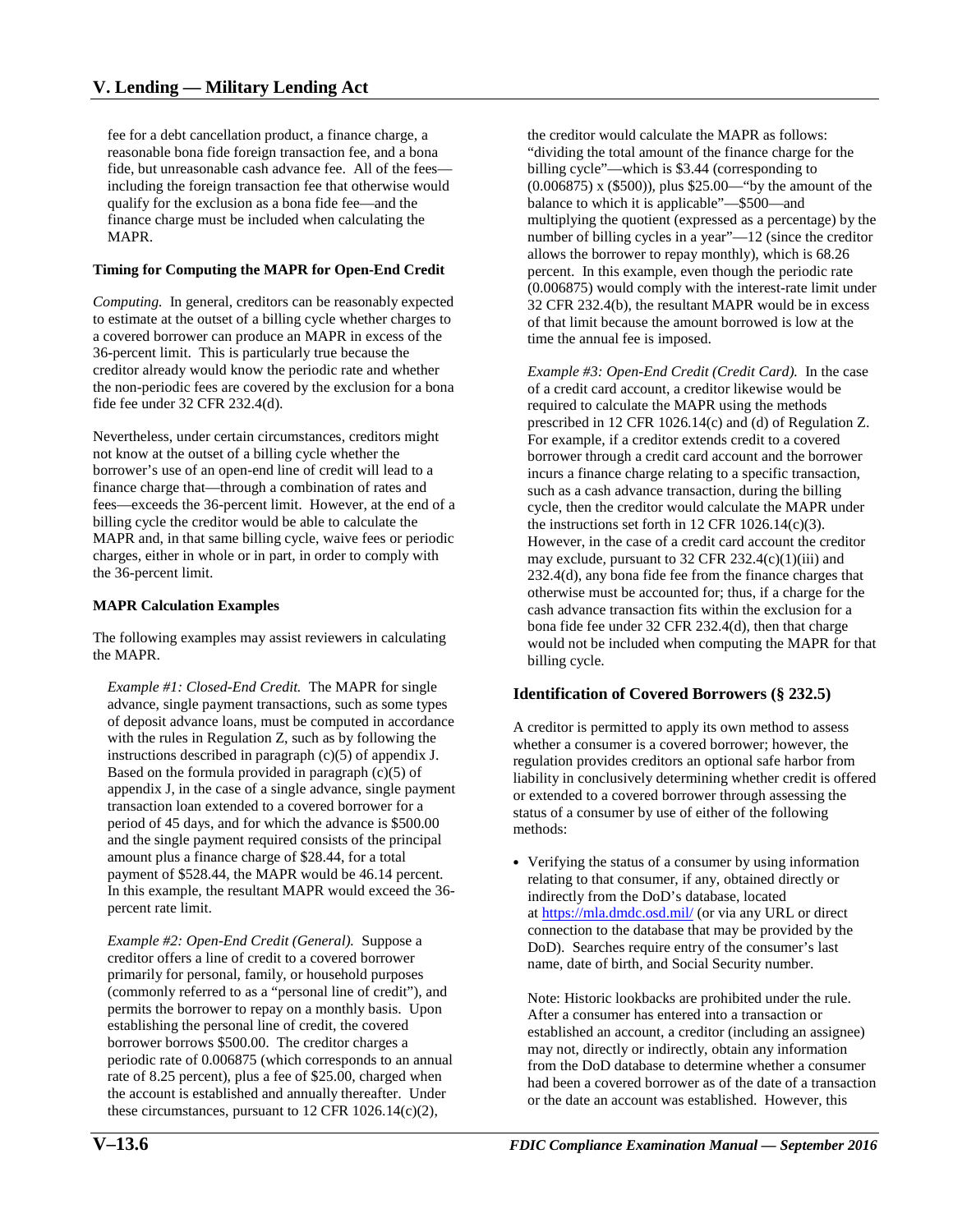provision does not prevent creditors from adopting a risk management plan that includes periodically screening credit portfolios for other purposes, such as determining whether there are changes to covered borrower status.

# OR

 reporting agency that compiles and maintains files on consumers on a nationwide basis, or a reseller of such Credit Reporting Act (FCRA) and any implementing • Verifying the status of a consumer by using a statement, code, or similar indicator describing that status, if any, contained in a consumer report obtained from a consumer consumer reports, as those terms are defined in the Fair regulations.

 Note: The consumer reporting agency (CRA) must be a agency (as both of those terms are defined by the FCRA); nationwide agency or a reseller of reports from such an many specialty CRAs may not qualify.

A creditor's one-time determination, by using one of the methods provided in 32 CFR 232.5(b)(2), is permitted and deemed to be conclusive with respect to that transaction or account between the creditor and that consumer, so long as the creditor timely creates and maintains a record of the information obtained, solely at the time that:

- The consumer initiates the transaction or 30 days prior to that time;
- The consumer applies to establish the account or 30 days prior to that time; or
- The creditor develops or processes a firm offer of credit that includes the status of the consumer as a covered borrower, so long as the consumer responds to that offer no later than 60 days after the creditor provides the offer to the consumer.

 creditor that initially extended the credit. Neither the MLA The MLA rule extends the covered borrower check safe harbor to a creditor's assignee provided that the assignee continues to maintain the original record created by the nor 32 CFR 232 specify how and for how long creditors are to maintain these records, noting only that the records must be created timely and maintained thereafter.

 associated with a pre-existing transactional account held by the borrower (for example, when a consumer applies for an An action by a creditor within an existing account, such as to increase the available credit that a consumer may draw upon, does not alter the status of the creditor's prior determination for that account. However, in order to benefit from the optional safe harbor provisions, a creditor must use one of the safe harbor methods when extending a new consumer credit product or newly establishing an account for consumer credit, including a new line of consumer credit that might be

overdraft line of credit associated with an existing checking account).

# **Mandatory Loan Disclosures (§ 232.6)**

If a creditor extends consumer credit (including any consumer credit originated or extended through the internet) to a covered borrower, the creditor must provide the covered borrower with certain information before or at the time the borrower becomes obligated on the transaction or establishes an account for the consumer credit:

- A statement of the MAPR applicable to the extension of consumer credit;
- Any disclosure required by Regulation Z, which shall be provided only in accordance with the requirements of Regulation Z that apply to that disclosure; and
- opening disclosure (in the case of open-end credit) • A clear description of the payment obligation of the covered borrower, as applicable. Note that a payment schedule (in the case of closed-end credit) or accountprovided pursuant to Regulation Z satisfies this requirement.

A creditor may satisfy the requirement to provide a statement of the MAPR by describing the charges the creditor may impose, in accordance with the regulation and subject to the terms and conditions of the agreement, relating to the consumer credit to calculate the MAPR. A creditor is not required to describe the MAPR as a numerical value or to describe the total dollar amount of all charges in the MAPR that apply to the extension of consumer credit. A creditor may include a statement of the MAPR applicable to the consumer credit in the agreement with the covered borrower involving the consumer credit transaction. The regulation does not require a statement of the MAPR to be included in advertisements.

Under 32 CFR 232.6(c)(3), a statement substantially similar to the following model statement may be used to satisfy the requirement to provide a statement of the MAPR:

> extensions of consumer credit. credit to a member of the Armed percentage rate of 36 percent. transaction or account: The costs Federal law provides important protections to members of the Armed Forces and their dependents relating to In general, the cost of consumer Forces and his or her dependent may not exceed an annual This rate must include, as applicable to the credit associated with credit insurance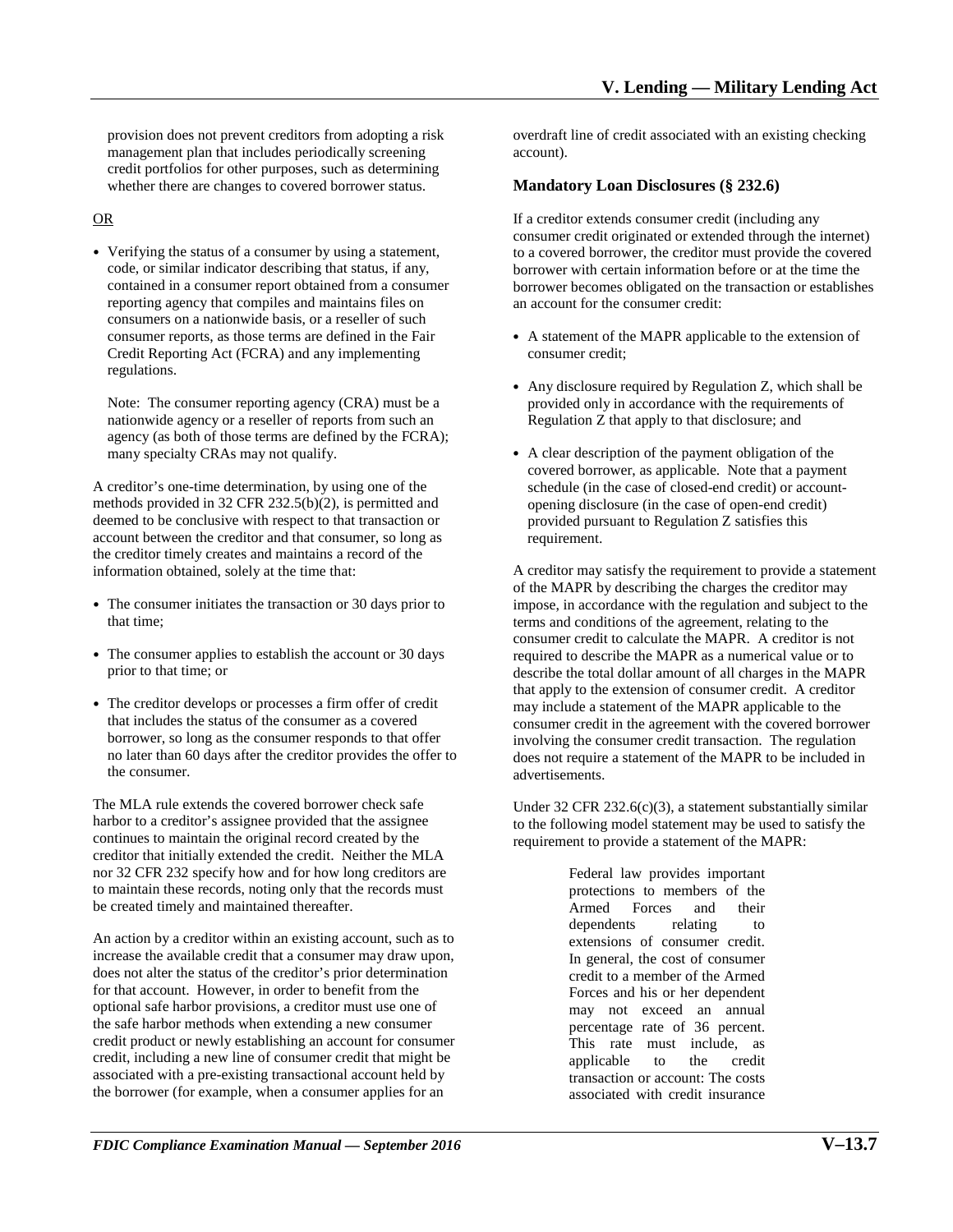application fee charged (other than certain application fees for specified credit transactions or participation fees for a credit premiums; fees for ancillary products sold in connection with the credit transaction; any accounts); and any participation fee charged (other than certain card account).

one of those creditors must provide the required disclosures. description of the payment obligation.<sup>[15](#page-7-0)</sup> If a transaction involves more than one creditor, then only The creditors may agree among themselves which creditor will provide the statement of the MAPR and the clear

 payment obligation must be provided in writing in a form the such required information orally.<sup>16</sup> A creditor may satisfy The statement of the MAPR and the clear description of the covered borrower can keep. A creditor shall also provide the requirement to provide oral disclosures if the creditor provides:

- The information to the covered borrower in person; or
- A toll-free telephone number in order to deliver the oral disclosures to a covered borrower when the covered borrower contacts the creditor for this purpose.

If a creditor elects to provide a toll-free telephone number in order to deliver the oral disclosures, the toll-free telephone number must be included on:

- A form the creditor directs the consumer to use to apply for the transaction or account involving consumer credit; or
- The written disclosure the creditor provides to the covered borrower.

 for the purpose of listening to the disclosure. A creditor may on an estimate of the amount the borrower may borrow. For The oral disclosures provided through the toll-free number need only be available for a duration of time reasonably necessary to allow a covered borrower to contact the creditor orally provide a clear description of the payment obligation of the covered borrower by providing a general description of how the payment obligation is calculated or a description of what the borrower's payment obligation would be based example, a creditor could generally describe how minimum payments are calculated on open-end credit plans issued by the creditor and then refer the covered borrower to the written materials the borrower will receive in connection

 clear, oral payment obligation disclosure has sufficient consumer credit transactions or accounts. with opening the plan. Alternatively, a creditor could choose to generally describe borrowers' obligations to make a monthly, bi-monthly, or weekly payment as the case may be under the borrowers' agreements. The requirement of a breadth that creditors may choose a variety of acceptable oral disclosure compliance strategies. A generic oral description of the payment obligation may be provided, even though the disclosure is the same for borrowers with a variety of

 1026.17(g), the disclosures required by the MLA may be provided at the time prescribed in Regulation Z. A creditor is required to provide new disclosures for the refinancing or If Regulation Z would allow a creditor to provide a required disclosure after the borrower has become obligated on a transaction, as in the case of purchase orders or requests for credit made by mail, telephone, or fax under 12 CFR renewal of consumer credit only when the transaction for that credit would be considered a new transaction that requires disclosures under Regulation Z.

 payment obligation, as described above, need to be provided The statement of the MAPR and the clear description of the to a covered borrower only once for the transaction or the account established for consumer credit with respect to that borrower.

### **Limitations (§ 232.8)**

 borrowers. The MLA imposes a number of limitations upon creditors in connection with consumer credit extended to covered

 *Rollovers and certain other actions.* It is unlawful for a extended by that creditor to the same covered borrower. creditor to roll over, renew, repay, refinance, or consolidate any consumer credit extended to the covered borrower by the same creditor with the proceeds of other consumer credit

 Federal or State law as a bank, savings association, or credit For the purposes of this paragraph, the term "creditor" means a person engaged in the business of deferred presentment transactions or similar payday loan transactions (as described in the relevant law), provided however, that the term does not include a person that is chartered or licensed under union.

 Note: This prohibition does not apply to a transaction when not a covered borrower at the time of the original transaction. the same creditor extends consumer credit to a covered borrower to refinance or renew an extension of credit that was not covered by this paragraph because the consumer was

 *Terms Relating to Dispute Resolution.* A creditor cannot require a covered borrower to:

• Waive the covered borrower's right to legal recourse under any otherwise applicable provision of Federal or

<span id="page-7-0"></span> $^{15}$  32 CFR 232.6(b)(2).

<span id="page-7-1"></span><sup>&</sup>lt;sup>16</sup> 32 CFR 232.6(d)(2).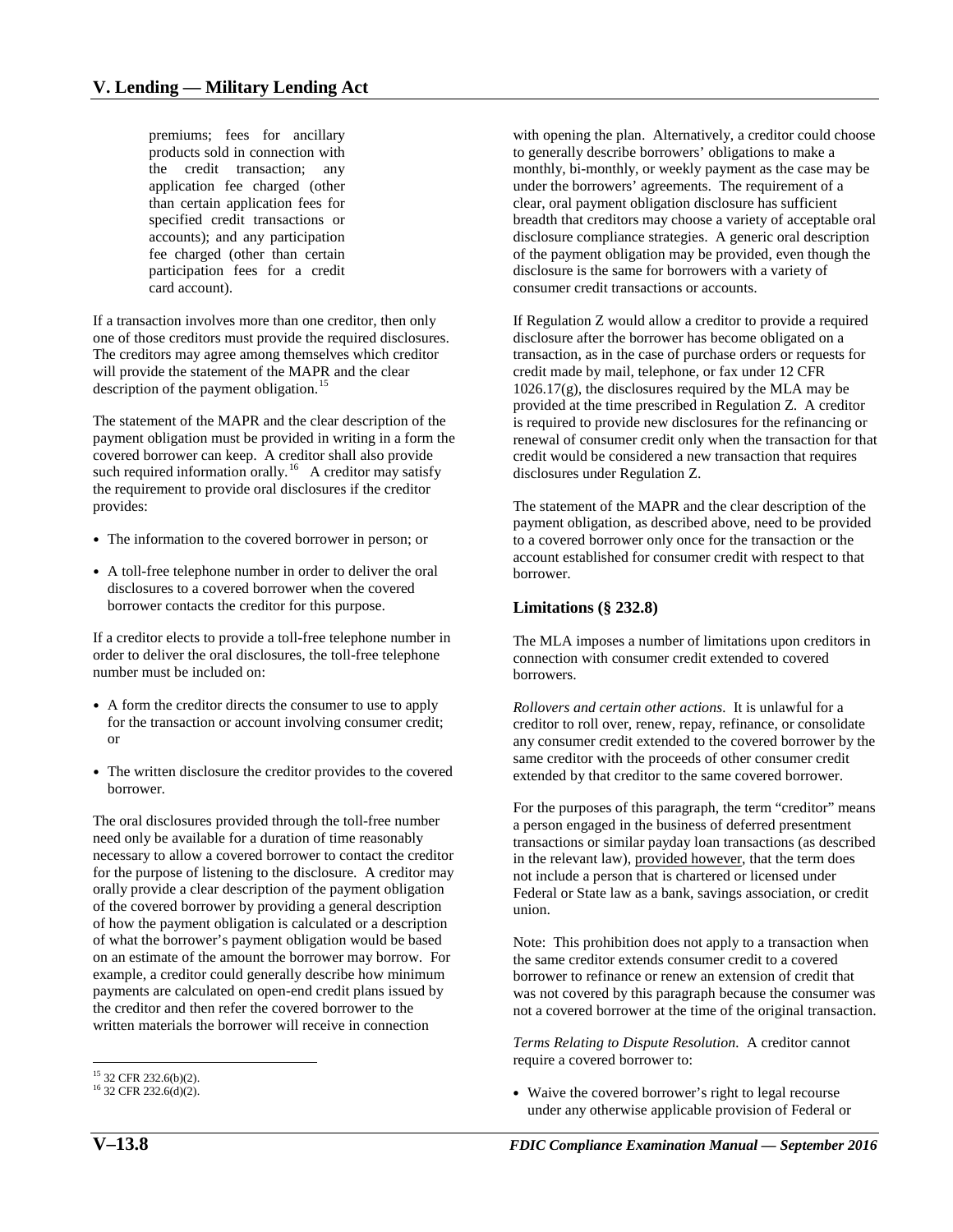State law, including any provision of the Servicemembers Civil Relief Act;<sup>17</sup>

- Submit to arbitration or other onerous legal notice provisions in the case of a dispute; or
- Give unreasonable notice as a condition for legal action.

 *Payment Terms and Conditions – General.* A creditor cannot:

• Use the title of a vehicle as security for the obligation involving the consumer credit.

Note that for the purposes of this paragraph, the term "creditor" does not include a person that is chartered or licensed under Federal or State law as a bank, savings association, or credit union;

- repay the obligation (note that for the purposes of this "military welfare society," as defined in 10 U.S.C. U.S.C. 1007(h)(4)); or • Require as a condition for the extension of consumer credit that the covered borrower establish an allotment to paragraph only, the term "creditor" shall not include a 1033(b)(2), or a "service relief society," as defined in 37
- Prohibit the borrower from prepaying the consumer credit or charge a penalty fee for prepaying all or part of the consumer credit.

 *Payment Terms and Conditions – Account Access.* A creditor cannot use a check or other method of access to a deposit, savings, or other financial account maintained by the covered borrower, except that, in connection with a consumer credit transaction with an MAPR not exceeding the 36-percent limit, a creditor may:

• Require an electronic fund transfer to repay a consumer credit transaction, unless otherwise prohibited by law;

- Require direct deposit of the consumer's salary as a condition of eligibility for consumer credit, unless otherwise prohibited by law; or
- If not otherwise prohibited by applicable law, take a security interest in funds deposited after the extension of credit in an account established in connection with the consumer credit transaction.

 applicable. The prohibition in 32 CFR 232.8(e) also does savings, or other financial account, provided that it is not This section prohibits a creditor from using the borrower's account information to create a remotely created check or remotely created payment order in order to collect payments on consumer credit from a covered borrower. Similarly, a creditor may not use a post-dated check provided at or around the time credit is extended that deprives the borrower of control over payment decisions, as is common in certain payday lending transactions. However, the prohibition on account access does not in any way prevent covered borrowers from tendering a check or authorizing access to a deposit, savings, or other financial account to repay a creditor. Section 232.8(e) also does not prohibit a covered borrower from authorizing automatically recurring payments, provided that such recurring payments comply with other laws, including the Electronic Fund Transfer Act and its implementing regulations, such as 12 CFR 1005.10, as not prohibit covered borrowers from granting a security interest to a creditor in the covered borrower's checking, otherwise prohibited by applicable law and the creditor complies with the MLA regulation including the 36-percent limitation on the MAPR.

 *Savings Clauses.* A creditor may include a proscribed term under section 232.8, such as a mandatory arbitration clause, within a standard written credit agreement with a covered borrower, provided that the agreement includes a contractual "savings" clause limiting the application of the proscribed term to only non-covered borrowers, consistent with any other applicable law.

<span id="page-8-0"></span> $\overline{a}$ 17 50 U.S.C. 3901 *et seq*.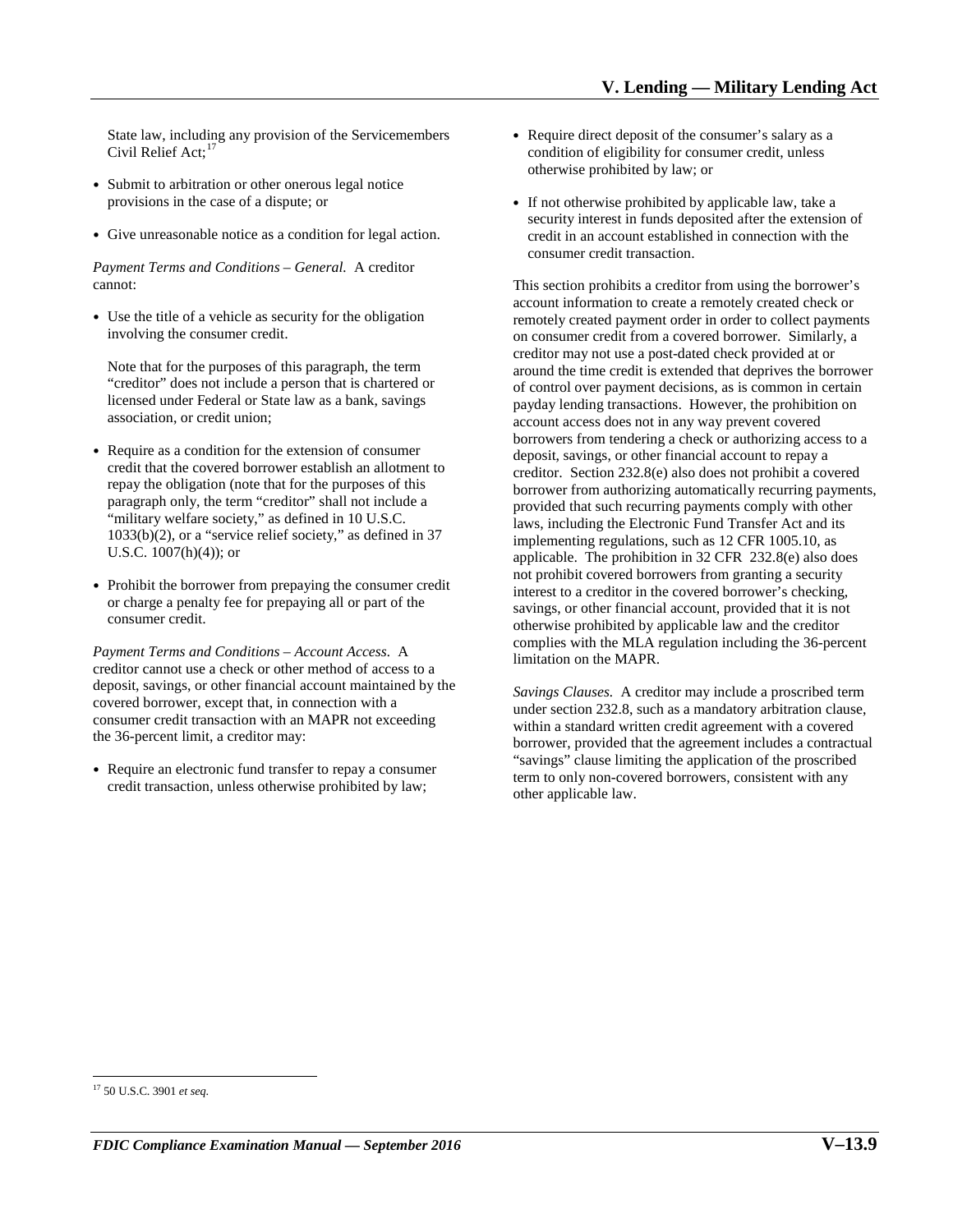# **Examination Objectives**

- 1. Determine the institution's compliance with the provisions of 32 CFR 232, as applicable.
- 2. Assess the quality of the institution's compliance risk management systems and its policies and procedures for implementing the provisions.
- 3. Determine the reliance that can be placed on the institution's internal controls and procedures for monitoring the institution's compliance with the provisions.
- 4. Determine corrective action when violations of law are identified or when the institution's policies, procedures, or internal controls are deficient.

# **Examination Procedures[18](#page-9-0)**

#### **Determine Applicability of the Regulation**

- 1. Determine if the creditor offers or purchases consumer credit covered by 32 CFR 232.
	- • If the creditor does not offer or purchase the types of credit that would be consumer credit within the meaning of the MLA, the regulation does not apply and no further review is necessary;
	- If the creditor offers or purchases any of the types of credit that would be consumer credit within the meaning of the MLA, use the following procedures to determine whether the creditor complies with the MLA.

The following flowchart may be helpful in determining MLA applicability to a particular extension of credit to a covered borrower:

<span id="page-9-0"></span> $\overline{a}$ <sup>18</sup> This reflects the interagency examination procedures in their entirety.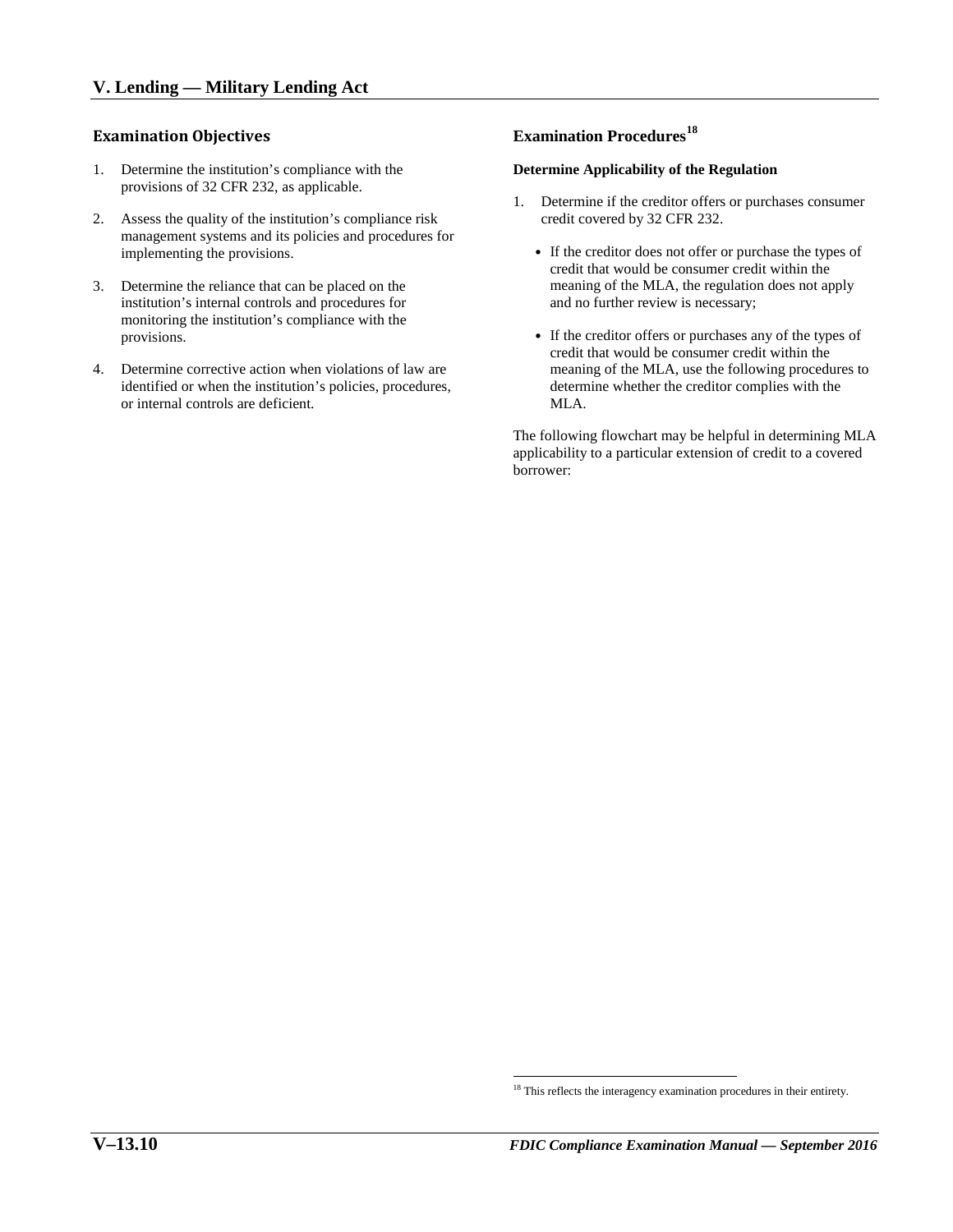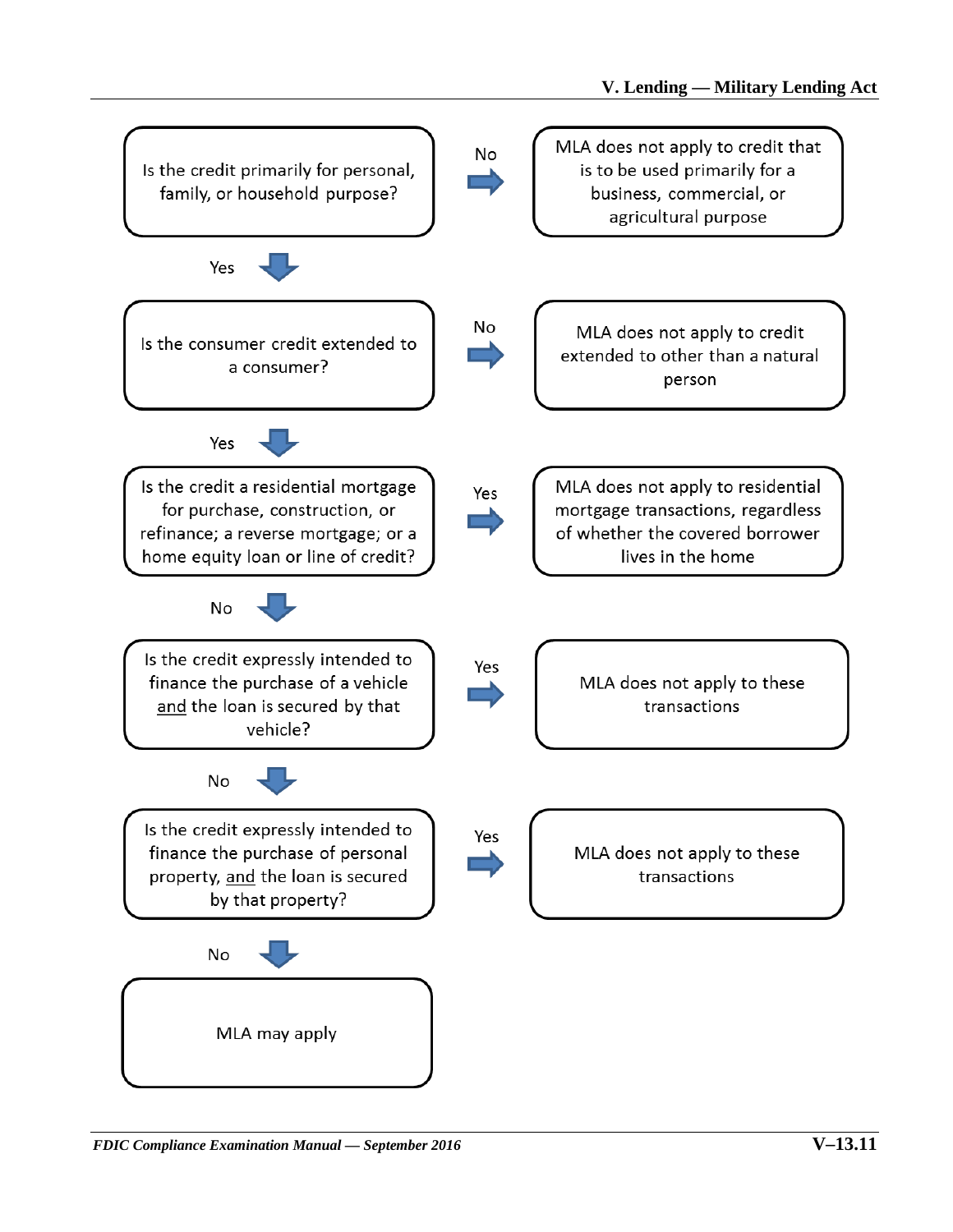#### **Evaluate Compliance Management System** • Organization charts;

- 2. Determine the extent and adequacy of the institution's policies, procedures, and practices for ensuring and monitoring compliance with the MLA.
- 3. Determine the extent and adequacy of the training received by individuals whose responsibilities relate to compliance with the MLA. Review any training materials pertaining to the MLA and determine whether the training is comprehensive and covers the various aspects of the provisions that apply to the creditor's offerings and operations.
- 4. Determine if the institution has policies or procedures in place to:
	- Provide account disclosure information to covered borrowers in accordance with 32 CFR 232.6;
	- Correctly determine which fees it charges are required to be included in the calculation of the MAPR;
	- waiving amounts necessary in order to comply with • Correctly calculate and limit the MAPR (including the limit at the outset of a transaction and at the end of a billing cycle on open-end credit, as applicable) as defined in 32 CFR 232.3(p) and in accordance with 32 CFR 232.4(c); and
	- Properly create and maintain records of covered borrower checks.
- 5. Obtain compliance reviews and/or audit materials, including workpapers and reports, to determine if:
	- The scope of any audits address all provisions of the regulation, as applicable;
	- Transaction testing includes samples covering all relevant product types and decision centers;
	- The work performed is accurate;
	- Significant deficiencies and their causes are included in reports to management or to the board of directors;
	- • Management has taken corrective actions to follow up on previously identified deficiencies; and
	- The frequency of review/audit is appropriate (including review/audit of implemented corrective action related to previously identified deficiencies).
- 6. Through discussions with management and review of available information, determine whether the institution's internal controls are adequate to ensure compliance. Consider the following:
- 
- Process flowcharts:
- Policies and procedures;
- Account documentation;
- Checklists; and
- computer program testing and validation. • Computer program documentation, including any

#### **Identification of Covered Borrowers**

"covered borrower" definition. 7. Determine whether the creditor's policies, procedures, and training materials accurately reflect the scope of the

If creditors elect not to enact company-wide policies and procedures to check for covered borrower status, they may be at higher risk for making non-compliant loans. Examiners may wish to focus any file review activities on the ability of creditors to accurately ascertain covered borrower status on an ad hoc basis.

- 8. Determine whether the creditor has elected to use one of 232.5(b). If the creditor does not use one of the optional the optional safe harbor methods provided in 32 CFR safe harbor methods, describe the method, if any, that the creditor uses to ensure it does not make covered loans to covered borrowers on prohibited terms.
- 9. If a creditor elects to use one of the two optional safe harbor methods to check a consumer's status, ascertain whether the creditor timely creates and thereafter maintains a record of the information obtained, in accordance with 32 CFR 232.5(b)(3).
- 10. If a creditor elects to use a method other than one of the two optional safe harbor methods, determine whether the chosen method is performed prior to a consumer becoming obligated on a credit transaction or establishing an account for credit and whether the creditor maintains a record of the information obtained.

borrower. Note: Section 232.5 contains no specific timing and recordkeeping requirements if the creditor uses an alternative to one of the safe harbors to verify covered borrower status. However, any alternative method selected by the creditor should be evaluated to determine whether it is reasonable and verifiable, and whether it addresses the risk of extending consumer credit that does not comply with the MLA to a covered

 elected to use one of the two optional safe harbor 11. Regarding an action by a creditor relating to a covered borrower with an existing account, if a creditor has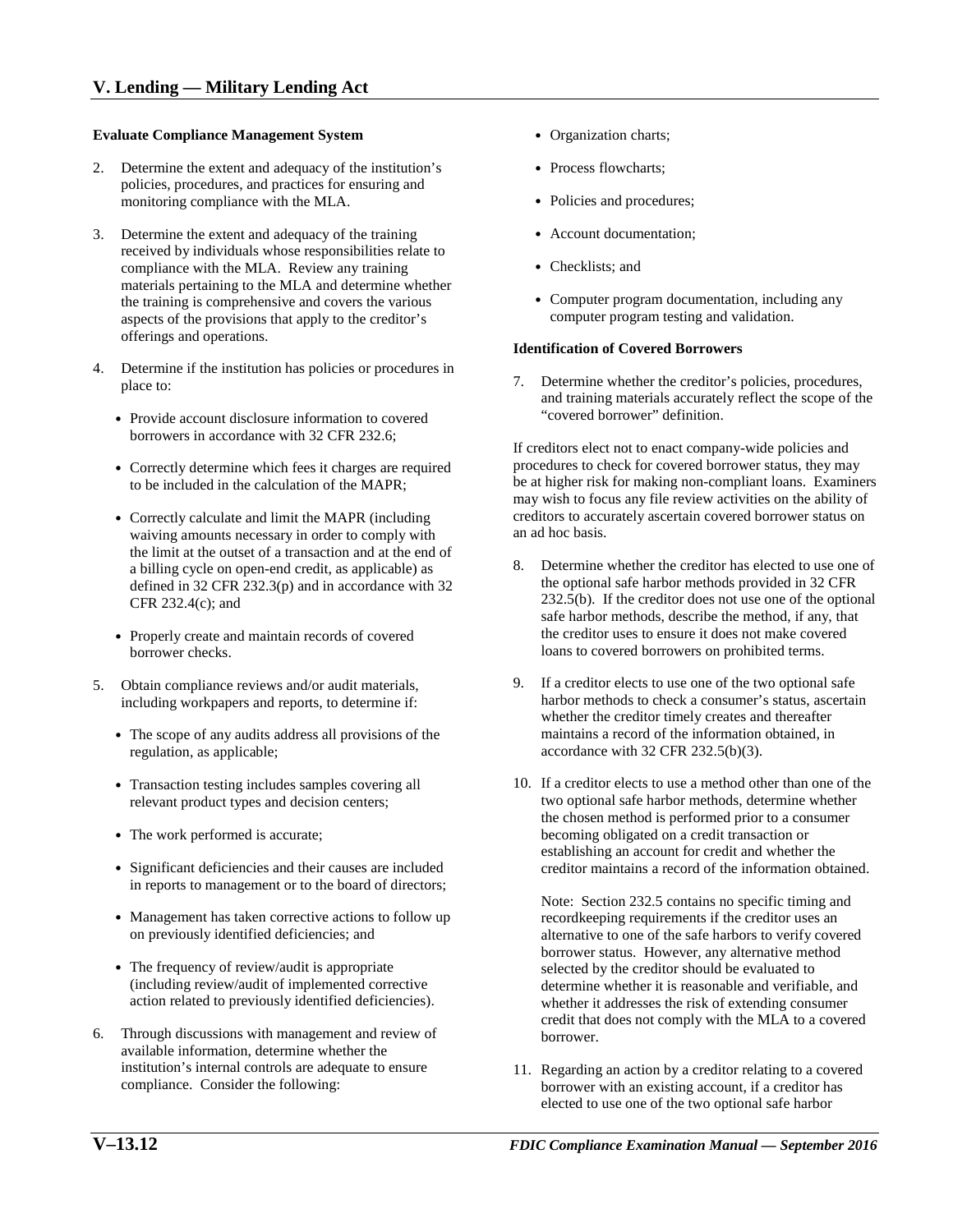methods, determine whether the creditor also uses one of the safe harbor methods when extending a new consumer credit product or newly establishing an account for consumer credit, including a new line of consumer credit that might be associated with a preexisting transactional account held by the borrower.

# **Calculation of MAPR**

- 12. Determine whether the creditor includes the following charges in the calculation of the MAPR for both closedand open-end credit, as applicable:
	- Any credit insurance premium or fee, any charge for single premium credit insurance, any fee for a debt cancellation contract, or any fee for a debt suspension agreement;
	- Any fee for a credit-related ancillary product sold in connection with the credit transaction for closed-end credit or an account for open-end credit; and
	- Except for a bona fide fee (other than a periodic rate) charged to a credit card account, which may be excluded if the bona fide fee is reasonable for that type of fee:
		- o Finance charges associated with the consumer credit;
		- o Any application fee charged to a covered borrower who applies for consumer credit, other than an application fee charged by a Federal credit union or an insured depository institution when making a short-term, small amount loan provided that the application fee is charged to the covered borrower not more than once in any rolling 12-month period; and
		- o Any fee imposed for participation in any plan or arrangement for consumer credit other than as permitted under 32 CFR 232.4(c)(2)(ii)(B).
- based on the "Types of Fees to Include in MAPR Calculation" above. 13. For closed-end credit, determine whether the creditor appropriately calculates the MAPR following the rules for calculating and disclosing the "Annual Percentage Rate (APR)" for credit transactions under Regulation Z
- 14. For open-end credit, determine whether the creditor appropriately calculates the MAPR following the rules for calculating the effective annual percentage rate for a billing cycle as set forth in 12 CFR 1026.14(c) and (d) of Regulation Z (as if a creditor must comply with that section) based on the "Types of Fees to Include in MAPR Calculation" above.

#### **Mandatory Loan Disclosures**

- 15. Determine whether the creditor properly provides the covered borrower with required information before or at the time the borrower becomes obligated on the transaction or establishes an account for the consumer credit, including:
	- A statement of the MAPR applicable to the extension of consumer credit;
	- Any disclosure required by Regulation Z, which shall be provided only in accordance with the requirements of Regulation Z that apply to that disclosure; and
	- opening disclosure (in the case of open-end credit) requirement. Also note that for oral disclosures, a • A clear description of the payment obligation of the covered borrower, as applicable. Note that a payment schedule (in the case of closed-end credit) or accountprovided pursuant to Regulation Z satisfies this generic, clear description of the payment obligation is permissible.
- 16. Determine whether the creditor provides the statement of the MAPR and the clear description of the payment obligation both in writing in a form the covered borrower can keep and orally.
- 17. If the creditor elects to provide a toll-free telephone number in order to deliver the oral disclosures to a covered borrower, determine whether the toll-free telephone number is included on either:
	- A form the creditor directs the consumer to use to apply for the transaction or account involving consumer credit; or
	- • The written disclosure the creditor provides to the covered borrower.
- 18. If the creditor elects to provide a toll-free telephone number in order to deliver the oral disclosures to a covered borrower, determine whether the toll-free telephone number is available for a duration of time reasonably necessary to allow a covered borrower to contact the creditor for the purpose of listening to the disclosure.

#### **Other Limitations**

 refinancing, or consolidating consumer credit. Note that 19. Determine whether the creditor abides by the prohibition on rolling over, renewing, repaying, this prohibition does not apply to a creditor that is chartered or licensed under Federal or State law as a bank, savings association, or credit union, or when the credit is being extended by the same creditor to refinance or renew an extension of credit that was not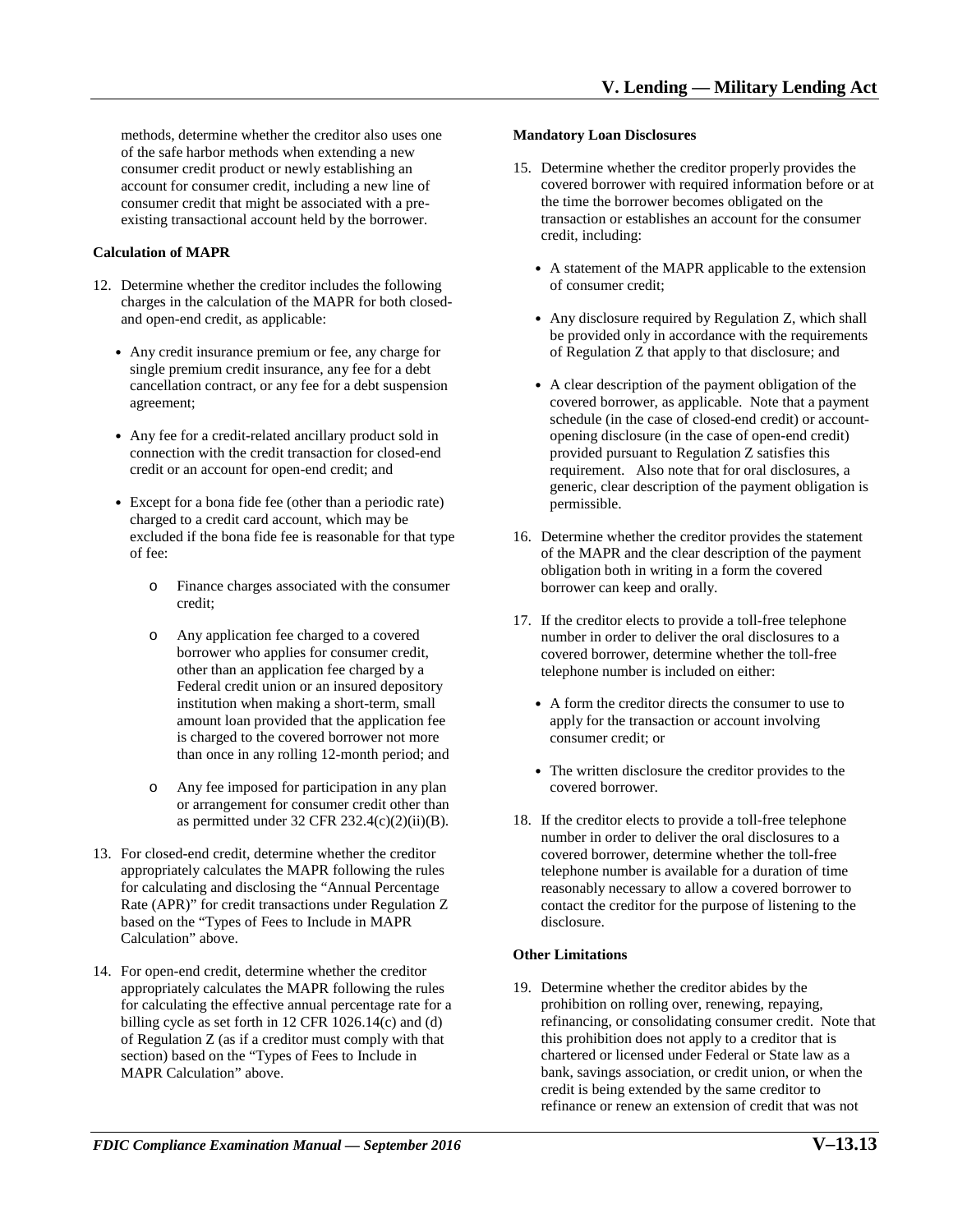covered because the consumer was not a covered borrower at the time of the original transaction.

- 20. Determine whether the creditor abides by the prohibitions against requiring covered borrowers to:
	- otherwise applicable law; • Waive their rights to legal recourse under any
	- Submit to arbitration or other onerous legal notice provisions in the case of a dispute; or
	- • Provide unreasonable notice as a condition for legal action.
- 21. Confirm that the creditor does not:
	- Require that a covered borrower repay the obligation by military allotment (note that for purposes of this provision of the regulation, the term "creditor" does not include "military welfare societies" or "service relief societies");
	- consumer credit; or • Prohibit a covered borrower from prepaying the
- Charge a covered borrower a penalty fee for prepaying all or part of the consumer credit.
- prohibition on using the title of a vehicle as security for 22. Determine whether the creditor abides by the the obligation involving the consumer credit. Note that this prohibition does not apply when the transaction is expressly intended to finance the purchase of a vehicle and the credit is secured by the vehicle or when the creditor is chartered under Federal or State law as a bank, savings association, or credit union.
- access to a deposit, savings, or other financial account maintained by the covered borrower for repayment by: 23. Determine whether the creditor improperly requires
	- • Obtaining payment through a remotely created check or remotely created payment order; or
	- • Obtaining a post-dated check provided at or around the time credit is extended.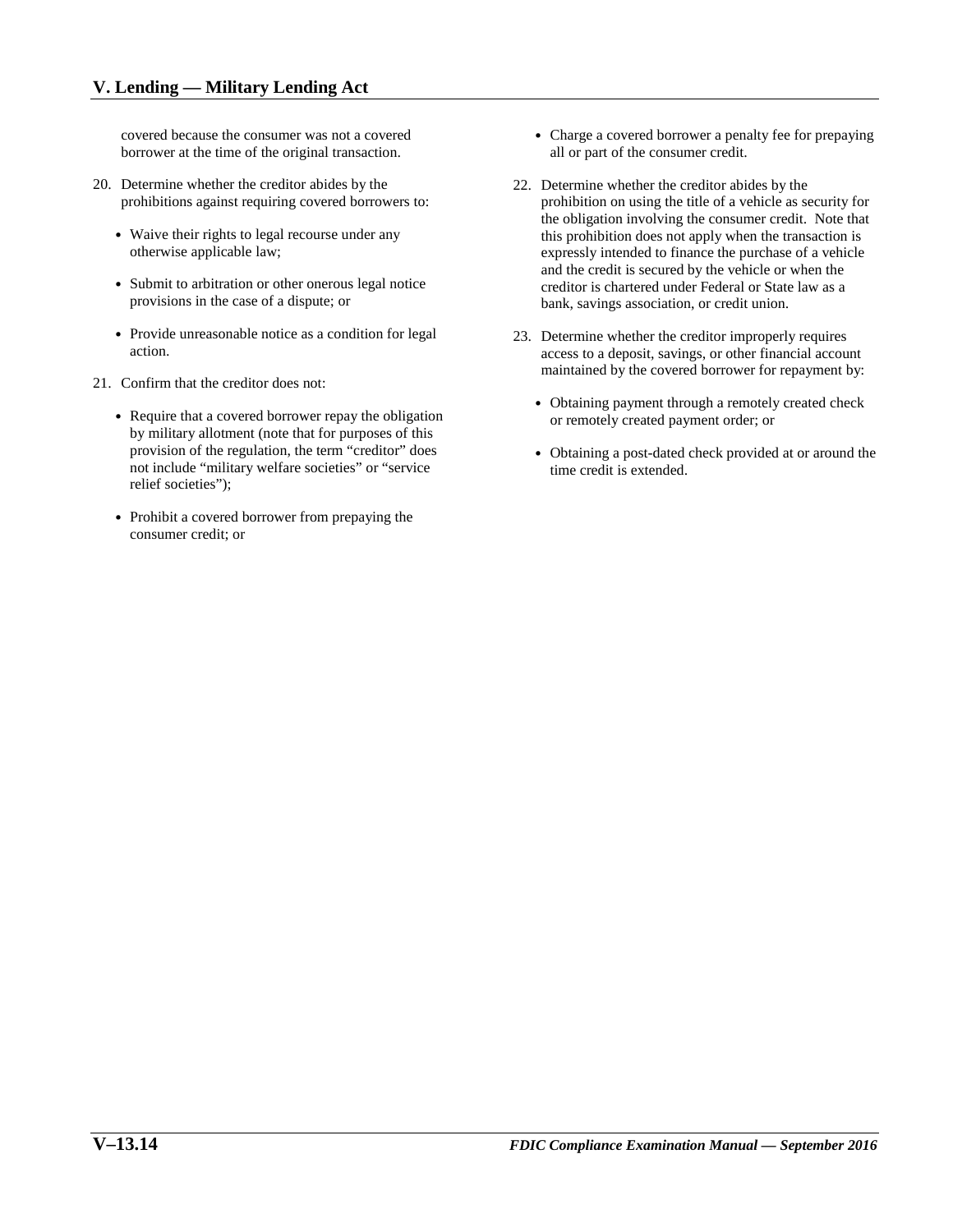| <b>Examination Checklist - Military Lending Act</b> |                                                                                                                                                                                                                                                                                                                     | Yes | No. | <b>NA</b> |
|-----------------------------------------------------|---------------------------------------------------------------------------------------------------------------------------------------------------------------------------------------------------------------------------------------------------------------------------------------------------------------------|-----|-----|-----------|
| Applicability of the Regulation                     |                                                                                                                                                                                                                                                                                                                     |     |     |           |
|                                                     | 1. Does the creditor or assignee offer, extend, or purchase credit primarily for personal, family, or<br>household purposes?                                                                                                                                                                                        |     |     |           |
|                                                     | If the answer is Yes, proceed. If the answer is No or N/A, conclude the review.                                                                                                                                                                                                                                     |     |     |           |
| <b>Evaluate Compliance Management System</b>        |                                                                                                                                                                                                                                                                                                                     |     |     |           |
| 2.                                                  | Does the institution have adequate policies, procedures, and practices for ensuring and monitoring<br>compliance with the MLA?                                                                                                                                                                                      |     |     |           |
| 3.                                                  | Does the institution provide adequate training for individuals whose responsibilities relate to<br>compliance with the MLA?                                                                                                                                                                                         |     |     |           |
| 4.                                                  | Does the institution have policies or procedures in place to:                                                                                                                                                                                                                                                       |     |     |           |
|                                                     | Provide account disclosure information to covered borrowers in accordance with 32 CFR<br>232.6;                                                                                                                                                                                                                     |     |     |           |
|                                                     | Correctly determine which fees the creditor charges are required to be included in the<br>calculation of the MAPR;                                                                                                                                                                                                  |     |     |           |
|                                                     | Correctly calculate and limit the MAPR (including waiving amounts necessary in order to<br>٠<br>comply with the limit at the outset of a transaction and at the end of a billing cycle on open-<br>end credit, as applicable) as defined in $32$ CFR $232.3(p)$ and in accordance with $32$ CFR<br>$232.4(c)$ ; and |     |     |           |
|                                                     | Properly create and maintain records of covered borrower checks?                                                                                                                                                                                                                                                    |     |     |           |
| 5.                                                  | Based on a review of the institution's compliance reviews and/or audit materials, including<br>workpapers and reports:                                                                                                                                                                                              |     |     |           |
|                                                     | Does the scope of any audits address all provisions of the regulation, as applicable?<br>Does transaction testing include samples covering all relevant product types and decision<br>٠<br>centers?<br>Is the work performed accurate?<br>٠                                                                         |     |     |           |
|                                                     | Are significant deficiencies and their causes included in reports to management or to the board<br>٠<br>of directors?                                                                                                                                                                                               |     |     |           |
|                                                     | Has management taken corrective actions to follow up on previously identified deficiencies?<br>٠<br>Is the frequency of review/audit appropriate (including review/audit of implemented corrective<br>٠<br>action related to previously identified deficiencies)?                                                   |     |     |           |
| 6.                                                  | Are the institution's internal controls adequate to ensure compliance?                                                                                                                                                                                                                                              |     |     |           |
|                                                     | <b>Identification of Covered Borrowers</b>                                                                                                                                                                                                                                                                          |     |     |           |
| 7.                                                  | Do the creditor's policies, procedures, and training materials accurately reflect the scope of the<br>"covered borrower" definition?                                                                                                                                                                                |     |     |           |
| 8.                                                  | Has the creditor elected to use one of the optional safe harbor methods provided in 32 CFR<br>$232.5(b)$ ?                                                                                                                                                                                                          |     |     |           |
| 9.                                                  | If a creditor elects to use one of the two optional safe harbor methods to check a consumer's status:                                                                                                                                                                                                               |     |     |           |
|                                                     | Does the creditor timely create a record of the information obtained, in accordance with 32<br>CFR 232.5(b)(3)?                                                                                                                                                                                                     |     |     |           |
|                                                     | Does the creditor thereafter maintain a record of the information obtained, in accordance with<br>32 CFR 232.5(b)(3)?                                                                                                                                                                                               |     |     |           |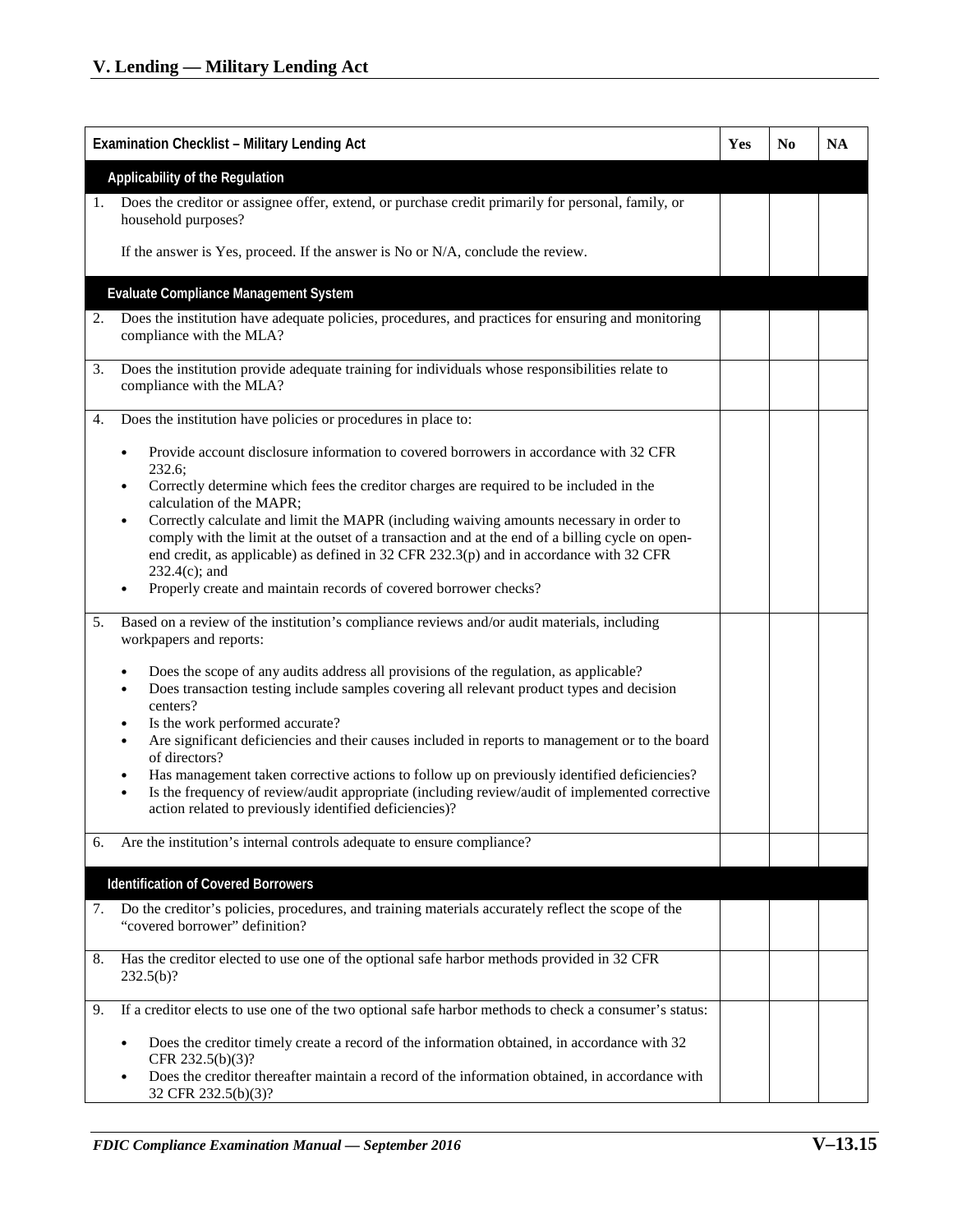| <b>Examination Checklist - Military Lending Act</b>                                                                                                                                                                                                                                                                                                                                                                                                                                                                                                                                                                                                                                                                                                                                                                                                                                                                                                                                                                                                                                                            |  | N <sub>0</sub> | <b>NA</b> |
|----------------------------------------------------------------------------------------------------------------------------------------------------------------------------------------------------------------------------------------------------------------------------------------------------------------------------------------------------------------------------------------------------------------------------------------------------------------------------------------------------------------------------------------------------------------------------------------------------------------------------------------------------------------------------------------------------------------------------------------------------------------------------------------------------------------------------------------------------------------------------------------------------------------------------------------------------------------------------------------------------------------------------------------------------------------------------------------------------------------|--|----------------|-----------|
| Regarding an action by a creditor relating to a covered borrower with an existing account, does<br>the creditor also use one of the safe harbor methods when extending a new consumer credit<br>product or newly establishing an account for consumer credit, including a new line of<br>consumer credit that might be associated with a pre-existing transactional account held by the<br>borrower?                                                                                                                                                                                                                                                                                                                                                                                                                                                                                                                                                                                                                                                                                                           |  |                |           |
| 10. If a creditor elects to use a method other than one of the two optional safe harbor methods:                                                                                                                                                                                                                                                                                                                                                                                                                                                                                                                                                                                                                                                                                                                                                                                                                                                                                                                                                                                                               |  |                |           |
| Is the chosen method performed prior to a consumer becoming obligated on a credit<br>٠<br>transaction or establishing an account for credit?<br>Does the creditor maintain a record of the information obtained?                                                                                                                                                                                                                                                                                                                                                                                                                                                                                                                                                                                                                                                                                                                                                                                                                                                                                               |  |                |           |
| <b>Calculation of MAPR</b>                                                                                                                                                                                                                                                                                                                                                                                                                                                                                                                                                                                                                                                                                                                                                                                                                                                                                                                                                                                                                                                                                     |  |                |           |
| 11. Does the creditor include the following charges in the calculation of the MAPR for both closed-<br>and open-end credit, as applicable:                                                                                                                                                                                                                                                                                                                                                                                                                                                                                                                                                                                                                                                                                                                                                                                                                                                                                                                                                                     |  |                |           |
| Any credit insurance premium or fee, any charge for single premium credit insurance, any fee<br>for a debt cancellation contract, or any fee for a debt suspension agreement;<br>Any fee for a credit-related ancillary product sold in connection with the credit transaction for<br>closed-end credit or an account for open-end credit; and<br>Except for a bona fide fee (other than a periodic rate) charged to a credit card account, which<br>٠<br>may be excluded if the bona fide fee is reasonable for that type of fee:<br>Finance charges associated with the consumer credit;<br>$\circ$<br>Any application fee charged to a covered borrower who applies for consumer credit, other<br>$\circ$<br>than an application fee charged by a Federal credit union or an insured depository<br>institution when making a short-term, small amount loan provided that the application fee<br>is charged to the covered borrower not more than once in any rolling 12-month period;<br>and<br>In general, any fee imposed for participation in any plan or arrangement for consumer<br>$\circ$<br>credit. |  |                |           |
| 12. For closed-end credit, does the creditor appropriately calculate the MAPR following the rules for<br>calculating and disclosing the "Annual Percentage Rate (APR)" for credit transactions under<br>Regulation Z based on the MAPR charges?                                                                                                                                                                                                                                                                                                                                                                                                                                                                                                                                                                                                                                                                                                                                                                                                                                                                |  |                |           |
| 13. For open-end credit, does the creditor appropriately calculate the MAPR following the rules for<br>calculating the effective annual percentage rate for a billing cycle as set forth in 12 CFR 1026.14(c)<br>and (d) of Regulation Z (as if a creditor must comply with that section) based on the MAPR<br>charges?                                                                                                                                                                                                                                                                                                                                                                                                                                                                                                                                                                                                                                                                                                                                                                                        |  |                |           |
| <b>Mandatory Loan Disclosures</b>                                                                                                                                                                                                                                                                                                                                                                                                                                                                                                                                                                                                                                                                                                                                                                                                                                                                                                                                                                                                                                                                              |  |                |           |
| 14. Does the creditor properly provide each covered borrower with required information before or at<br>the time the borrower becomes obligated on the transaction or establishes an account for the<br>consumer credit, (or at a later time provided for in Regulation Z, if any), including:                                                                                                                                                                                                                                                                                                                                                                                                                                                                                                                                                                                                                                                                                                                                                                                                                  |  |                |           |
| A statement of the MAPR applicable to the extension of consumer credit;<br>Any disclosure required by Regulation Z, which shall be provided only in accordance with the<br>requirements of Regulation Z that apply to that disclosure; and<br>A clear description of the payment obligation of the covered borrower, as applicable. Note<br>that a payment schedule (in the case of closed-end credit) or account-opening disclosure (in<br>the case of open-end credit) provided pursuant to Regulation Z satisfies this requirement.                                                                                                                                                                                                                                                                                                                                                                                                                                                                                                                                                                         |  |                |           |
| 15. Does the creditor provide the statement of the MAPR and the clear description of the payment                                                                                                                                                                                                                                                                                                                                                                                                                                                                                                                                                                                                                                                                                                                                                                                                                                                                                                                                                                                                               |  |                |           |